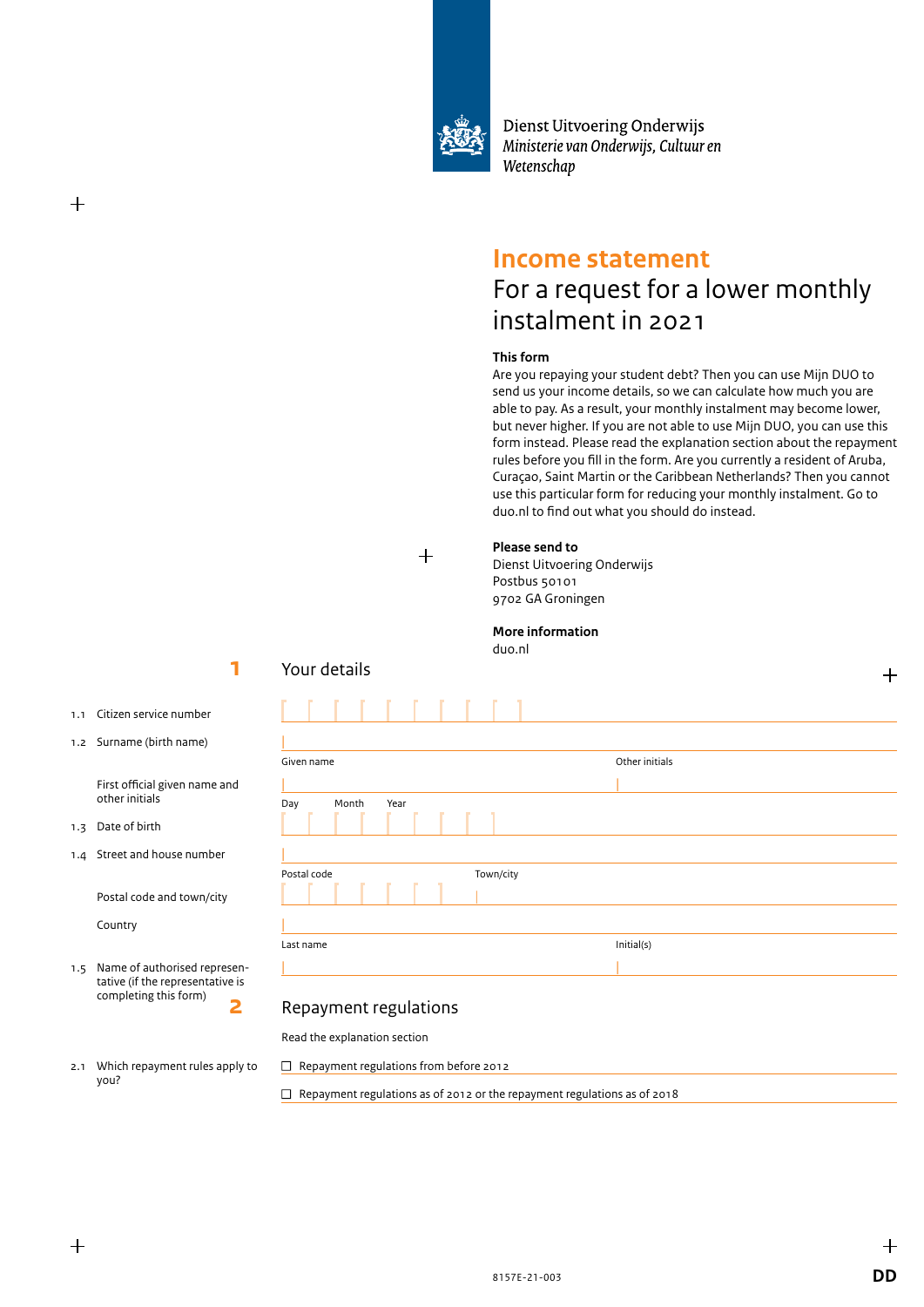# Your partner

Read the explanation section

| 3.1 | Are you married or have you                                                                           | Day<br>Month<br>Year<br>$\Box$ Yes, since                                                | $\triangleright$ Go to question 3.6                                                                                                                                                                                                              |
|-----|-------------------------------------------------------------------------------------------------------|------------------------------------------------------------------------------------------|--------------------------------------------------------------------------------------------------------------------------------------------------------------------------------------------------------------------------------------------------|
|     | entered into a registered part-<br>nership?                                                           | $\Box$ No                                                                                |                                                                                                                                                                                                                                                  |
|     | 3.2 Do you live at the same address                                                                   | $\Box$ Yes                                                                               |                                                                                                                                                                                                                                                  |
|     | with someone else?                                                                                    | $\Box$ No $\triangleright$ You do not have a (tax) partner. Go to question 4.            |                                                                                                                                                                                                                                                  |
|     |                                                                                                       | Day<br>Month<br>Year                                                                     |                                                                                                                                                                                                                                                  |
| 3.3 | Do you have a cohabitation<br>agreement?                                                              | $\Box$ Yes, since                                                                        | Go to question 3.6                                                                                                                                                                                                                               |
|     |                                                                                                       | $\square$ No                                                                             |                                                                                                                                                                                                                                                  |
| 3.4 | Which of the following situations<br>applies or applied to you?                                       | $\Box$ We have a child together/one of us has acknowledged the child of the other person |                                                                                                                                                                                                                                                  |
|     |                                                                                                       | $\Box$ We participate together in a pension fund                                         |                                                                                                                                                                                                                                                  |
|     |                                                                                                       | $\Box$ We own a house together                                                           |                                                                                                                                                                                                                                                  |
|     |                                                                                                       | part of the house from the other, on the basis of a written agreement                    | $\Box$ A child of one of us lives at our joint address. In this situation you are not viewed as joint partners if one partner rents a                                                                                                            |
|     |                                                                                                       | $\Box$ We are joint tax partners                                                         |                                                                                                                                                                                                                                                  |
|     |                                                                                                       | $\Box$ None of these situations > You do not have a (tax) partner. Go to question 4.     |                                                                                                                                                                                                                                                  |
|     | 3.5 Since when does this situation<br>exists?                                                         | Day<br>Month<br>Year                                                                     |                                                                                                                                                                                                                                                  |
| 3.6 | Only for repayment regulations                                                                        | $\Box$ Yes                                                                               |                                                                                                                                                                                                                                                  |
|     | from before 2012: do you wish<br>for your partner's income to be<br>taken into consideration as well? | question 4.                                                                              | $\Box$ No >Your repayment period will be extended by the number of months that you do not have the income taken into consideration. Go to                                                                                                        |
|     | 3.7 Details of partner:<br>Citizen service number                                                     |                                                                                          |                                                                                                                                                                                                                                                  |
|     | Surname (birth name)                                                                                  |                                                                                          |                                                                                                                                                                                                                                                  |
|     |                                                                                                       | Given name                                                                               | Other initials                                                                                                                                                                                                                                   |
|     | First official given name and<br>other initials                                                       | Month<br>Day<br>Year                                                                     |                                                                                                                                                                                                                                                  |
|     | Date of birth                                                                                         | .                                                                                        |                                                                                                                                                                                                                                                  |
|     | 4                                                                                                     | Income                                                                                   |                                                                                                                                                                                                                                                  |
|     |                                                                                                       | documents you need to enclose.                                                           | Do you have a (tax) partner and is your partner's income taken into consideration in the calculation of your monthly<br>instalment? In that case also complete the right-hand column for your partner. Read the explanation section to see which |
|     |                                                                                                       | You                                                                                      | Your partner                                                                                                                                                                                                                                     |
|     | 4.1 Were you in 2019 and/or 2020,                                                                     | $\Box$ No                                                                                | $\Box$ No                                                                                                                                                                                                                                        |
|     | or are you in 2021 a single pa-<br>rent caring for children under the                                 | $\Box$ Yes, in 2019                                                                      | $\Box$ Yes, in 2019                                                                                                                                                                                                                              |

**3** 

- 3.2 Do you live at the sam with someone else?
- 3.3 Do you have a cohabit agreement?
- 3.4 Which of the following applies or applied to y

- 3.5 Since when does this exists?
- 3.6 Only for repayment re  $from before 2012: do$ for your partner's inco taken into considerati
- 3.7 Details of partner: Citizen service numbe

age of 18?

4.2 Did you have an income in The Netherlands in 2019?

| $\Box$ Yes, in 2019                                                                                                     |   | Yes, in 2019                                                                                                             |
|-------------------------------------------------------------------------------------------------------------------------|---|--------------------------------------------------------------------------------------------------------------------------|
| $\Box$ Yes, in 2020                                                                                                     |   | Yes, in 2020                                                                                                             |
| $\Box$ Yes, in 2021                                                                                                     |   | Yes, in 2021                                                                                                             |
| $\Box$ Yes, I had income in 2019 from (social welfare) benefits,<br>from wages or from (self-employed) entrepreneurship | ⊔ | Yes, my partner had income in 2019 from (social welfare)<br>benefit, from wages or from (self-employed) entrepreneurship |
| Complete: income in The Netherlands                                                                                     |   | Complete: income in The Netherlands                                                                                      |
|                                                                                                                         | € |                                                                                                                          |
| $\Box$ No > Go to question 4.4                                                                                          |   | No $\triangleright$ Go to question 4.4                                                                                   |
|                                                                                                                         |   |                                                                                                                          |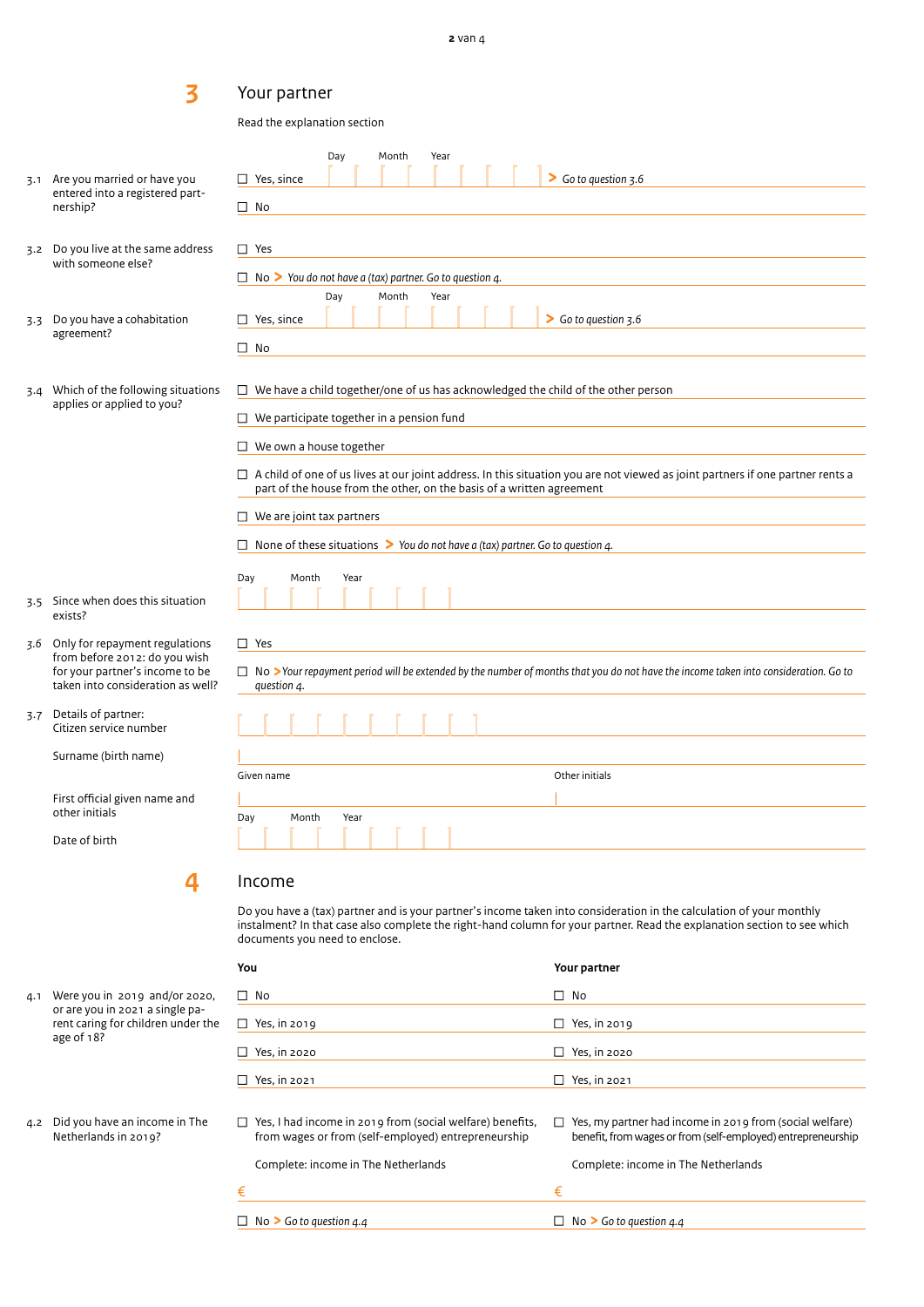#### 4.3 Have you declared this income?

- 4.4 Did you (partly) have an income outside The Netherlands in 2019?
- 4.5 In which country/countries did you have this income?
- 4.6 Have you declared this income?

**5** 

- 5.1 Did your (joint) income fall by a minimum of 15 percent after 2019, or are you single and did your income fall below the minimum income after 2019?
- 5.2 In which year is the fall in income expected to be largest?

**6**

6.1 What is your income in The Netherlands in the year you have filled in at question 5.2?

6.2 Did you (partly) have income outside The Netherlands in the year that you filled in at question  $5.2?$ 

| Yes, in The Netherlands                                                                                                                                           | Yes, in The Netherlands                                                                                                                                                           |
|-------------------------------------------------------------------------------------------------------------------------------------------------------------------|-----------------------------------------------------------------------------------------------------------------------------------------------------------------------------------|
| Yes, abroad                                                                                                                                                       | Yes, abroad                                                                                                                                                                       |
| No                                                                                                                                                                | No<br>П                                                                                                                                                                           |
| Yes $\triangleright$ Go to question 4.5                                                                                                                           | Yes $\triangleright$ Go to question 4.5<br>Ш                                                                                                                                      |
| No. and not in The Netherlands either > Enclose a<br>statement of income from the relevant tax authorities.<br>Read the explanation section and go to question 7. | No, and not in The Netherlands either $\geq$ Enclose a<br>$\perp$<br>statement of income from the relevant tax authorities.<br>Read the explanation section and go to question 7. |
| $No > Go$ to question $5$                                                                                                                                         | $No > Go$ to question $5$                                                                                                                                                         |
|                                                                                                                                                                   |                                                                                                                                                                                   |
| Fill in: foreign gross annual income in the<br>currency of the country in question.                                                                               | Fill in: foreign gross annual income in the<br>currency of the country in question.                                                                                               |
|                                                                                                                                                                   |                                                                                                                                                                                   |
| Yes, in The Netherlands                                                                                                                                           | Yes, in The Netherlands                                                                                                                                                           |
| Yes, abroad $\triangleright$ Enclose a statement of income from the<br>relevant tax authorities                                                                   | $\Box$ Yes, abroad > Enclose a statement of income from the<br>relevant tax authorities                                                                                           |
| No                                                                                                                                                                | No<br>П                                                                                                                                                                           |
| Fall in income                                                                                                                                                    |                                                                                                                                                                                   |

| $\square$ Yes                     |
|-----------------------------------|
| $\Box$ No > Go to question $\Box$ |
|                                   |
| $\Box$ 2020                       |
| $\Box$ 2021                       |

# Estimate of income

Do you have a partner and is his/her income taken into consideration in the calculation of your monthly instalment? In that case also complete the column for your partner. Do not estimate your income too low. Holiday money and/or year-end bonus also count as income. For more information about deductions go to belastingdienst.nl. Read the explanation section to see which documents you need to enclose.

| You |                                                                                                                                                                              |   |      | Your partner                                                                                                                                                                |           |
|-----|------------------------------------------------------------------------------------------------------------------------------------------------------------------------------|---|------|-----------------------------------------------------------------------------------------------------------------------------------------------------------------------------|-----------|
|     | Income in the Netherlands                                                                                                                                                    | € | 0.00 | Income in the Netherlands                                                                                                                                                   | € 0.00    |
|     | Deduct: Balance of deductions                                                                                                                                                | € | 0.00 | Deduct: Balance of deductions                                                                                                                                               | € 0,00    |
|     | <b>Estimated income in The Netherlands</b>                                                                                                                                   | € | 0.00 | <b>Estimated income in The Netherlands</b>                                                                                                                                  | 0.00<br>€ |
|     | $\Box$ Yes                                                                                                                                                                   |   |      | Yes<br>$\mathbf{I}$                                                                                                                                                         |           |
|     |                                                                                                                                                                              |   |      |                                                                                                                                                                             |           |
|     | $\Box$ No, and not in The Netherlands either > Enclose a<br>document of proof. Read the explanation section to find out<br>which document you must enclose. Go to question 7 |   |      | No, and not in The Netherlands either $\geq$ Enclose a<br>document of proof. Read the explanation section to find out<br>which document you must enclose. Go to question 7. |           |
|     | □ No                                                                                                                                                                         |   |      | No                                                                                                                                                                          |           |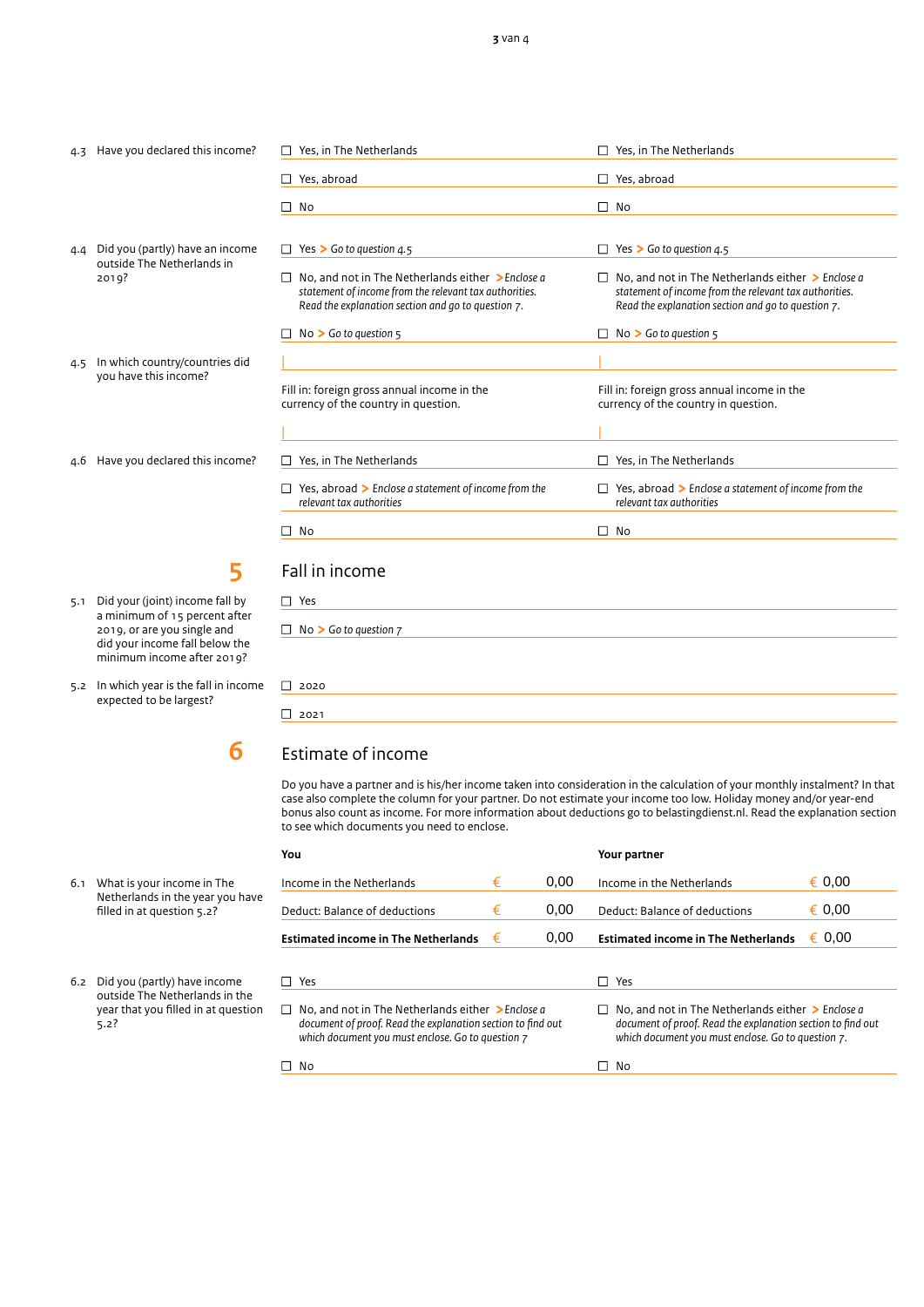- 6.3 In which country/countries did you have this income?
- *The Netherlands. Use the currency of the country in question. Enclose documents on which the income estimation is based. Read the explanation section estimation is based. Read the explanation section*

| |

**>** *Below make an estimate of your income outside* **>** *Below make an estimate of your income outside question. Enclose documents on which the income question. Enclose documents on which the income*

#### **You Your partner**

| Gross annual income     | Gross annual income     |
|-------------------------|-------------------------|
| outside The Netherlands | outside The Netherlands |
|                         |                         |

| 7.1 | I hereby declare that I have    |
|-----|---------------------------------|
|     | completed this form in full and |
|     | truthfully                      |

**7**

| <b>PISHILLS</b>   |       |      |  |  |  |
|-------------------|-------|------|--|--|--|
| Day               | Month | Year |  |  |  |
|                   |       |      |  |  |  |
| Telephone number* |       |      |  |  |  |
|                   |       |      |  |  |  |
| E-mail address*   |       |      |  |  |  |
|                   |       |      |  |  |  |

Signature of debtor or authorised representative

### Checklist

|

 $Sianina$ 

- Have you answered the questions about your (joint) income in full?
- Have you enclosed all required documents?
- Have you provided your signature?

Do you wish to authorise someone to handle your affairs in Mijn DUO? Then you can arrange this simply via digid.nl/machtigen. DUO does not have access to an authorisation given via DigiD. This is why you must also complete the Machtiging/Authorisation form, and enclose it if you want your authorised representative to be able to obtain information about you by telephone or via e-mail. You can download this form from duo.nl.

#### **DUO and your personal details**

Your personal details will be held in the computer systems of DUO. In order to fulfil its legal obligations, DUO uses and protects your personal details carefully. We always comply with the appropriate privacy laws. If you would like to know precisely how DUO uses your personal data, please visit our website: duo.nl. DUO verifies your details with other organizations, in order to ensure that you receive what you are entitled to. In the event of misuse, DUO will notify the Public Prosecution Service.